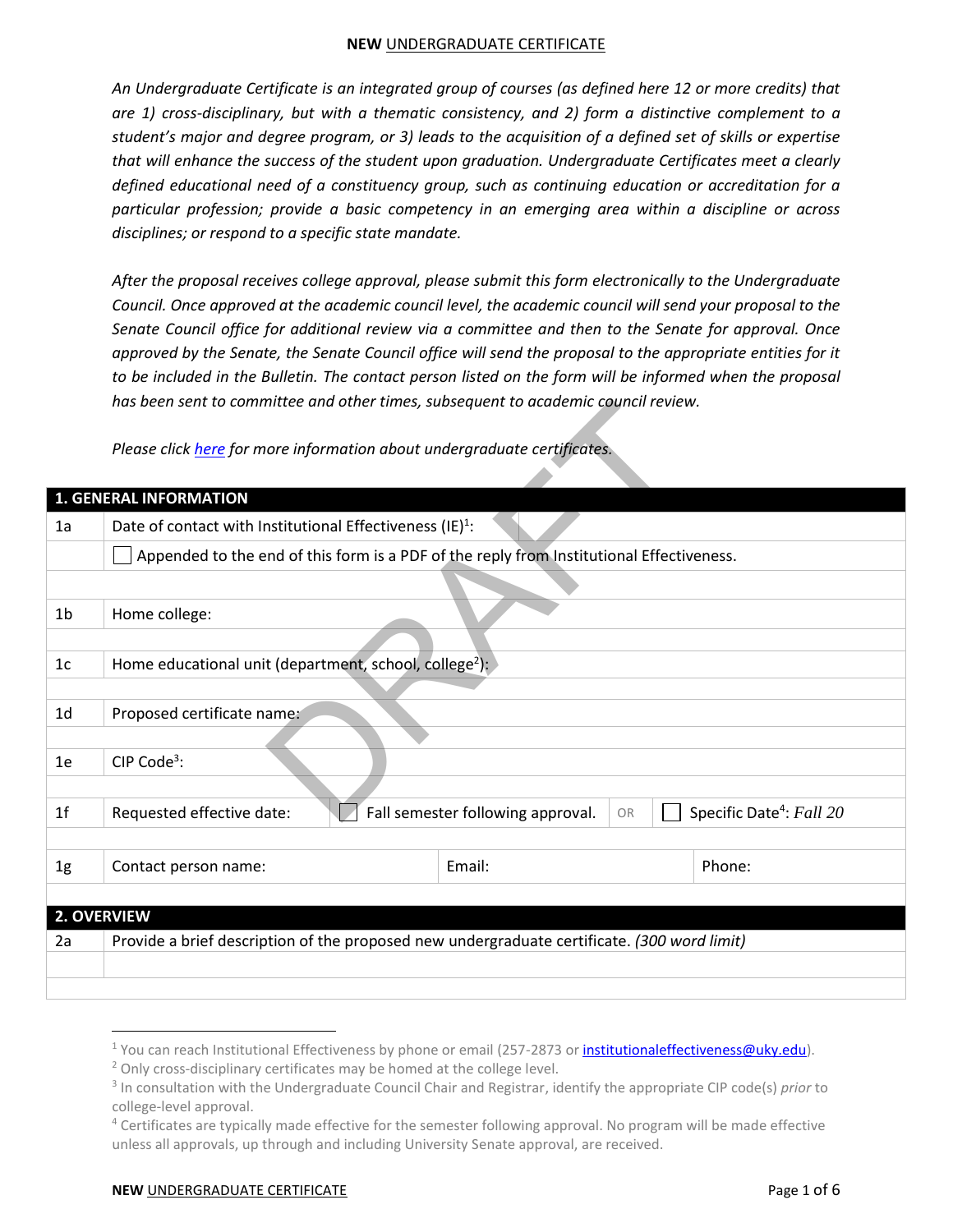| 2 <sub>b</sub> |                                                                                | This proposed undergraduate certificate (check all that apply):                                              |                           |          |                                                                                                                      |
|----------------|--------------------------------------------------------------------------------|--------------------------------------------------------------------------------------------------------------|---------------------------|----------|----------------------------------------------------------------------------------------------------------------------|
|                | $\boxtimes$ Is cross-disciplinary <sup>5</sup> .                               |                                                                                                              |                           |          |                                                                                                                      |
|                | Is certified by a professional or accredited organization/governmental agency. |                                                                                                              |                           |          |                                                                                                                      |
|                |                                                                                | Clearly leads to advanced specialization in a field.                                                         |                           |          |                                                                                                                      |
|                |                                                                                |                                                                                                              |                           |          |                                                                                                                      |
| 2c             |                                                                                | Affiliation. Is the undergraduate certificate affiliated with a degree program?                              |                           |          | No<br>Yes                                                                                                            |
|                |                                                                                |                                                                                                              |                           |          | If "yes," include a brief statement of how it will complement the program. If it is not affiliated with a degree     |
|                |                                                                                | skills not already available at UK. (300 word limit)                                                         |                           |          | program, incorporate a statement as to how it will provide an opportunity for a student to gain knowledge or         |
|                |                                                                                |                                                                                                              |                           |          |                                                                                                                      |
|                |                                                                                |                                                                                                              |                           |          |                                                                                                                      |
| 2d             |                                                                                | Duplication. Are there similar regional or national offerings?                                               |                           |          | Yes  <br>No                                                                                                          |
|                |                                                                                |                                                                                                              |                           |          | If "Yes," explain how the proposed certificate will or will not compete with similar regional or national offerings. |
|                |                                                                                |                                                                                                              |                           |          |                                                                                                                      |
|                |                                                                                |                                                                                                              |                           |          |                                                                                                                      |
|                |                                                                                |                                                                                                              |                           |          | Rationale and Demand. Explain the need for the new undergraduate certificate (e.g. market demand and cross-          |
| 2d             |                                                                                | disciplinary considerations). (300 word limit)                                                               |                           |          |                                                                                                                      |
|                |                                                                                |                                                                                                              |                           |          |                                                                                                                      |
|                |                                                                                |                                                                                                              |                           |          |                                                                                                                      |
| 2e             |                                                                                | Target audience. Check the box(es) that apply to the target student population.                              |                           |          |                                                                                                                      |
|                |                                                                                | Currently enrolled undergraduate students.                                                                   |                           |          |                                                                                                                      |
|                | Post-baccalaureate students.                                                   |                                                                                                              |                           |          |                                                                                                                      |
|                |                                                                                |                                                                                                              |                           |          |                                                                                                                      |
| 2f             |                                                                                | Describe the demographics of the intended audience. (150 word limit)                                         |                           |          |                                                                                                                      |
|                |                                                                                |                                                                                                              |                           |          |                                                                                                                      |
|                |                                                                                |                                                                                                              |                           |          |                                                                                                                      |
| 2g             |                                                                                | Projected enrollment. What are the enrollment projections for the first three years?                         |                           |          |                                                                                                                      |
|                |                                                                                | Year 1                                                                                                       | Year <sub>2</sub>         |          | Year 3                                                                                                               |
|                |                                                                                |                                                                                                              | $(Yr. 1$ continuing + new |          | (Yrs. 1 and 2 continuing +                                                                                           |
|                |                                                                                |                                                                                                              | entering)                 |          | new entering)                                                                                                        |
|                | Number of Students                                                             |                                                                                                              |                           |          |                                                                                                                      |
|                |                                                                                |                                                                                                              |                           |          |                                                                                                                      |
|                |                                                                                | Distance learning (DL). Initially, will any portion of the undergraduate certificate be                      |                           |          | No<br>Yes                                                                                                            |
| 2h             | offered via DL?                                                                |                                                                                                              |                           |          |                                                                                                                      |
|                |                                                                                | If "Yes," please indicate below the percentage of the certificate that will be offered via DL.               |                           |          |                                                                                                                      |
|                | $1\% - 24\%$                                                                   | 25% - 49%                                                                                                    | $50\% - 74\%$             | 75 - 99% | 100%                                                                                                                 |
|                |                                                                                |                                                                                                              |                           |          |                                                                                                                      |
|                |                                                                                | If "Yes," describe the DL course(s) in detail, including the number of required DL courses. (200 word limit) |                           |          |                                                                                                                      |
|                |                                                                                |                                                                                                              |                           |          |                                                                                                                      |
|                |                                                                                |                                                                                                              |                           |          |                                                                                                                      |
|                | <b>3. ADMINISTRATION AND RESOURCES</b>                                         |                                                                                                              |                           |          |                                                                                                                      |

 5 An undergraduate certificate must be cross-disciplinary and students must take courses in at least two disciplines, with a minimum of three credits to be completed in a second discipline.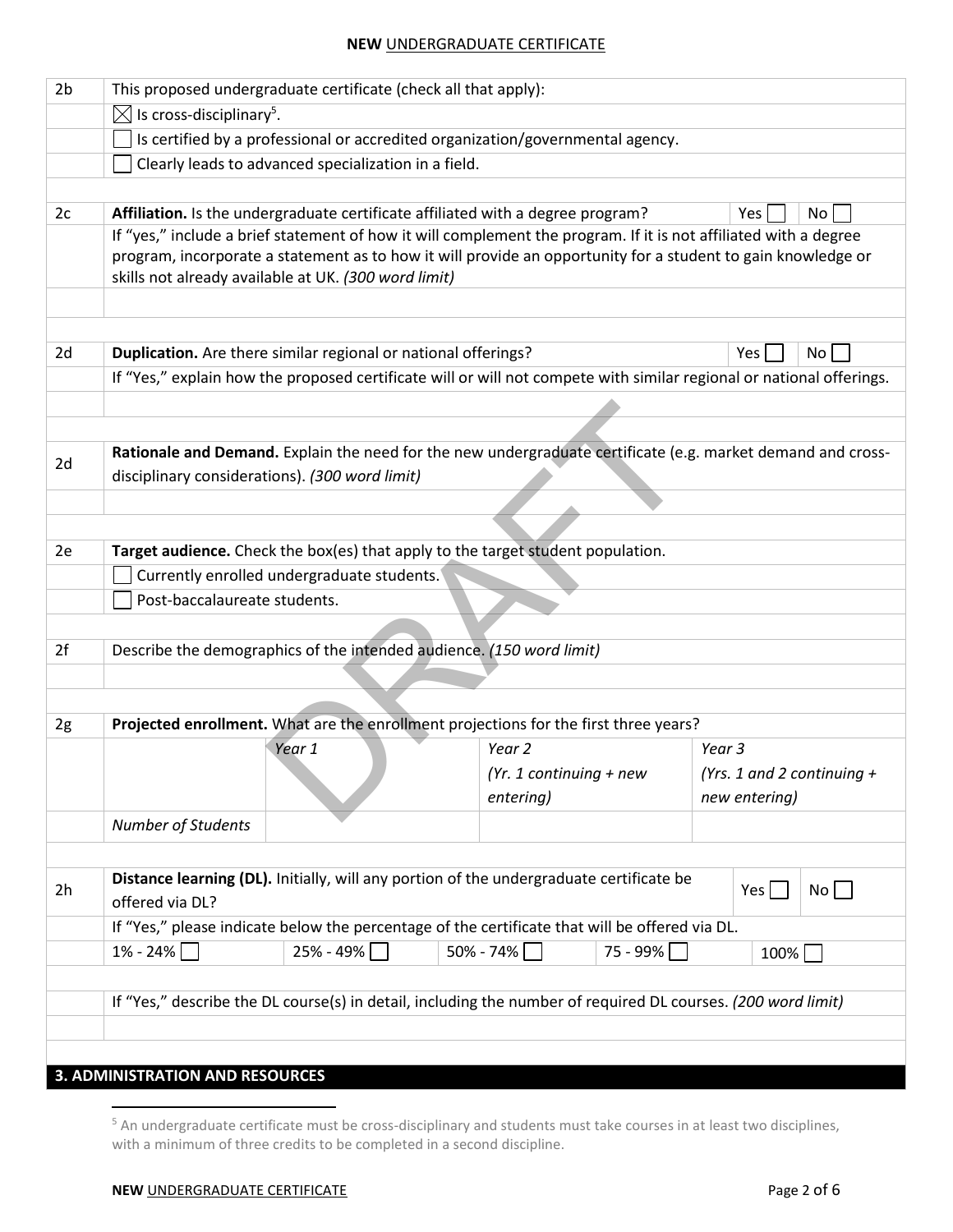| 3a | Administration. Describe how the proposed undergraduate certificate will be administered, including                   |            |      |
|----|-----------------------------------------------------------------------------------------------------------------------|------------|------|
|    | admissions, student advising, retention, etc. (150 word limit)                                                        |            |      |
|    |                                                                                                                       |            |      |
|    |                                                                                                                       |            |      |
|    | Faculty of Record. The Faculty of Record consists of the undergraduate certificate director and other faculty who     |            |      |
|    | will be responsible for planning and participating in the certificate program. Describe the process for identifying   |            |      |
|    | the certificate director. Regarding membership, include the aspects below. (150 word limit)                           |            |      |
| 3b | Selection criteria;<br>$\bullet$                                                                                      |            |      |
|    | Whether the member is voting or non-voting;<br>٠                                                                      |            |      |
|    | Term of service; and                                                                                                  |            |      |
|    | Method for adding/removing members.<br>$\bullet$                                                                      |            |      |
|    |                                                                                                                       |            |      |
| 3c | Advisory board. Will the undergraduate certificate have an advisory board <sup>6</sup> ?                              | Yes        | No   |
|    | If "Yes," please describe the standards by which the faculty of record will add or remove members of the              |            |      |
|    | advisory board. (150 word limit)                                                                                      |            |      |
|    |                                                                                                                       |            |      |
|    | If "Yes," please list below the number of each type of individual (as applicable) who will be involved in the         |            |      |
|    | advisory board.                                                                                                       |            |      |
|    | Faculty within the college who are within the home educational unit.                                                  |            |      |
|    | Faculty within the college who are outside the home educational unit.                                                 |            |      |
|    | Faculty outside the college who are within the University.                                                            |            |      |
|    | Faculty outside the college and outside the University who are within the United States.                              |            |      |
|    | Faculty outside the college and outside the University who are outside the United States.                             |            |      |
|    | Students who are currently in the program.                                                                            |            |      |
|    | Students who recently graduated from the program.                                                                     |            |      |
|    | Members of industry.                                                                                                  |            |      |
|    | Community volunteers.                                                                                                 |            |      |
|    | Other. Please explain:                                                                                                |            |      |
|    | <b>Total Number of Advisory Board Members</b>                                                                         |            |      |
|    |                                                                                                                       |            |      |
| 3d | Course utilization. Will this undergraduate certificate utilize courses from other                                    | $Yes \mid$ | $No$ |
|    | academic units?                                                                                                       |            |      |
|    | If "Yes," two pieces of supporting documentation are required.                                                        |            |      |
|    | Check to confirm that appended to the end of this form is a letter of support from the other units'                   |            |      |
|    | chair/director <sup>7</sup> from which individual courses will be used. The letter must include demonstration of true |            |      |
|    | collaboration between multiple units <sup>8</sup> and impact on the course's use on the home educational unit.        |            |      |
|    |                                                                                                                       |            |      |

 6 An advisory board includes both faculty and non-faculty who advise the faculty of record on matters related to the program, e.g. national trends and industry expectations of graduates.

 $^7$  A dean may submit a letter only when there is no educational unit below the college level, i.e. there is no department/school.

<sup>&</sup>lt;sup>8</sup> Show evidence of detailed collaborative consultation with such units early in the process.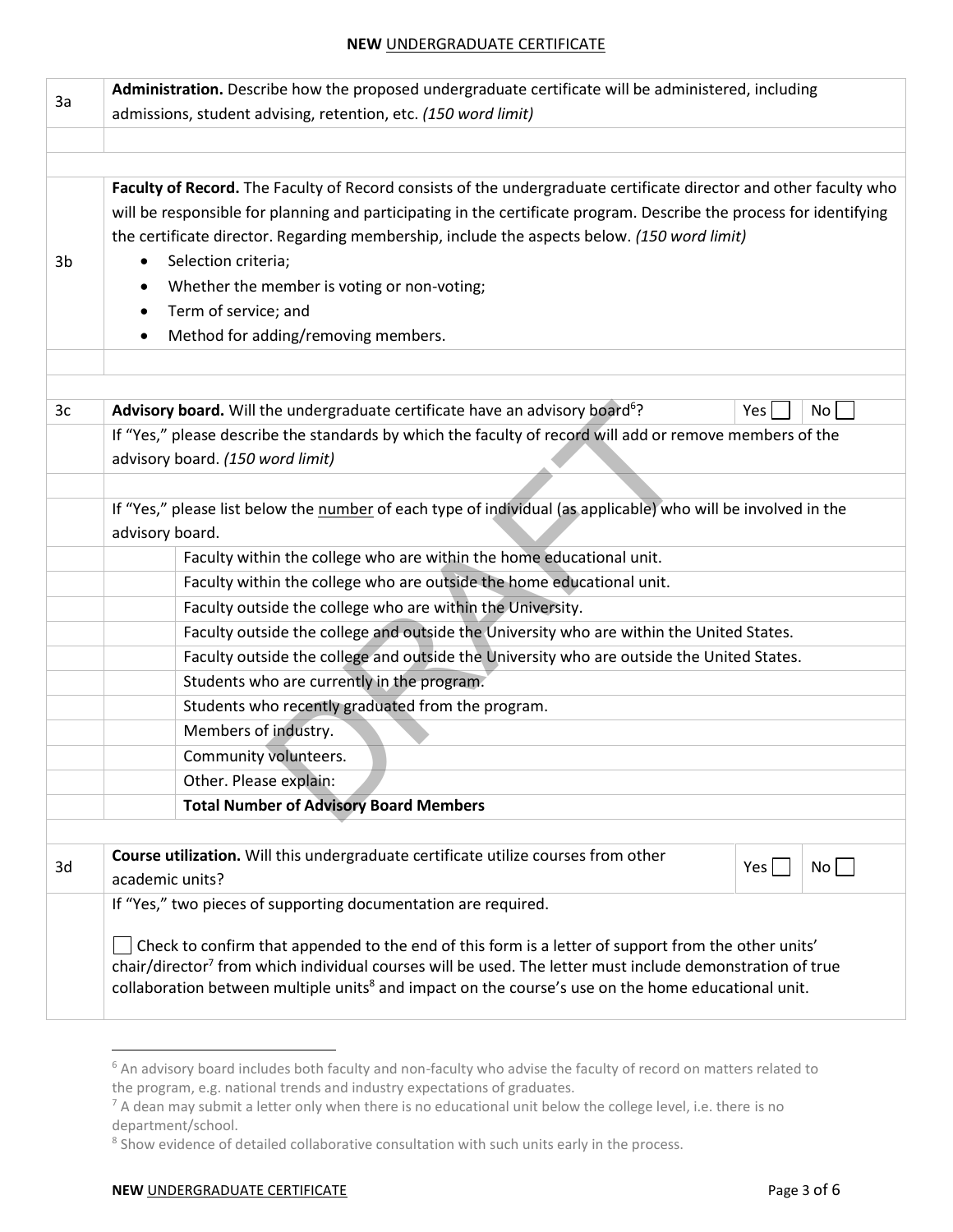|                  | Check to confirm that appended to the end of this form is verification that the chair/director of the other                                                                |            |                             |
|------------------|----------------------------------------------------------------------------------------------------------------------------------------------------------------------------|------------|-----------------------------|
|                  | unit has consent from the faculty members of the unit. This typically takes the form of meeting minutes.                                                                   |            |                             |
|                  |                                                                                                                                                                            |            |                             |
| 3e               | Financial Resources. What are the (non-course) resource implications for the proposed undergraduate<br>certificate, including any projected budget needs? (300 word limit) |            |                             |
|                  |                                                                                                                                                                            |            |                             |
|                  |                                                                                                                                                                            |            |                             |
|                  | Other Resources. Will the proposed undergraduate certificate utilize resources (e.g.                                                                                       |            |                             |
| 3f               | departmentally controlled equipment or lab space) from additional units/ programs?                                                                                         |            | No<br>Yes <sub>l</sub>      |
|                  | If "Yes," identify the other resources that will be shared. (150 word limit)                                                                                               |            |                             |
|                  |                                                                                                                                                                            |            |                             |
|                  | If "Yes," two pieces of supporting documentation are required.                                                                                                             |            |                             |
|                  | Check to confirm that appended to the end of this form is a letter of support from the appropriate                                                                         |            |                             |
|                  | chair/director <sup>9</sup> of the unit whose "other resources" will be used.                                                                                              |            |                             |
|                  |                                                                                                                                                                            |            |                             |
|                  | Check to confirm that appended to the end of this form is verification that the chair/director of the other                                                                |            |                             |
|                  | unit has consent from the faculty members of the unit. This typically takes the form of meeting minutes.                                                                   |            |                             |
| <b>4. IMPACT</b> |                                                                                                                                                                            |            |                             |
| 4a               | Other related programs. Are there any related UK programs and certificates?                                                                                                |            | Yes<br>No                   |
|                  | If "Yes," describe how the new certificate will complement these existing UK offerings. (250 word limit)                                                                   |            |                             |
|                  |                                                                                                                                                                            |            |                             |
|                  | If "Yes," two pieces of supporting documentation are required.                                                                                                             |            |                             |
|                  |                                                                                                                                                                            |            |                             |
|                  | Check to confirm that appended to the end of this form is a letter of support from the appropriate                                                                         |            |                             |
|                  | chair/director of the unit whose "other resources" will be used.                                                                                                           |            |                             |
|                  |                                                                                                                                                                            |            |                             |
|                  | Check to confirm that appended to the end of this form is verification that the chair/director has input from                                                              |            |                             |
|                  | the faculty members of the unit. This typically takes the form of meeting minutes.                                                                                         |            |                             |
|                  |                                                                                                                                                                            |            |                             |
|                  | 5. ADMISSIONS CRITERIA AND CURRICULUM STRUCTURE                                                                                                                            |            |                             |
| 5a               | Admissions criteria. List the admissions criteria for the proposed undergraduate certificate. (150 word limit)                                                             |            |                             |
|                  |                                                                                                                                                                            |            |                             |
|                  |                                                                                                                                                                            |            |                             |
| 5 <sub>b</sub>   | Core Courses. List the required courses below.                                                                                                                             |            |                             |
| Prefix &         |                                                                                                                                                                            | Credit     |                             |
| Number           | <b>Course Title</b>                                                                                                                                                        | <b>Hrs</b> | Course Status <sup>10</sup> |
|                  |                                                                                                                                                                            |            |                             |
|                  |                                                                                                                                                                            |            | Select one                  |
|                  |                                                                                                                                                                            |            | Select one                  |

 $\overline{\phantom{a}}$ <sup>9</sup> A dean may submit a letter only when there is no educational unit below the college level, i.e. there are no departments/schools.

<sup>&</sup>lt;sup>10</sup> Use the drop-down list to indicate if the course is a new course ("new"), an existing course that will change ("change"), or if the course is an existing course that will not change ("no change").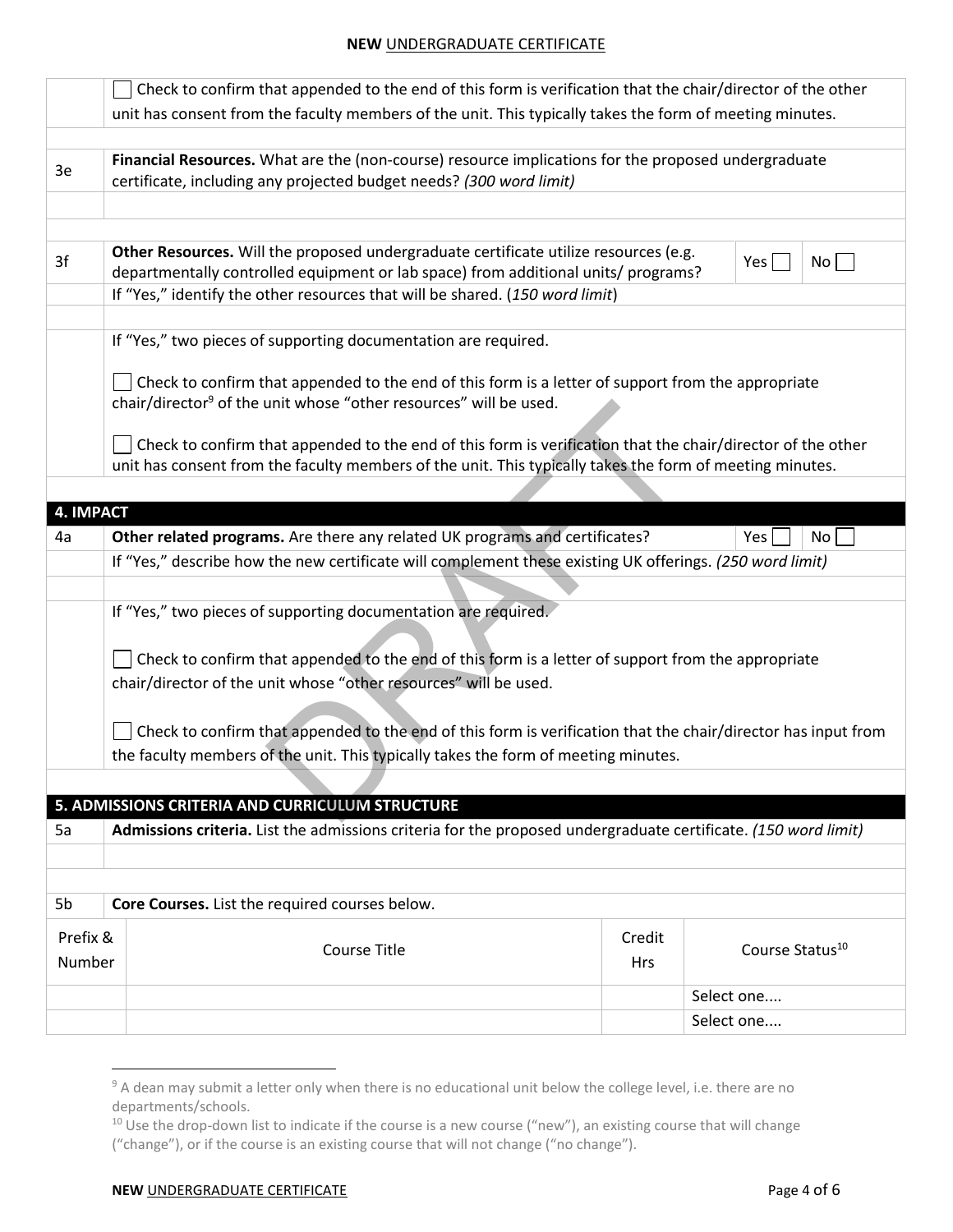|                    |                                                                                                                                                                                                                              |                      | Select one                  |    |  |  |
|--------------------|------------------------------------------------------------------------------------------------------------------------------------------------------------------------------------------------------------------------------|----------------------|-----------------------------|----|--|--|
|                    |                                                                                                                                                                                                                              |                      | Select one                  |    |  |  |
|                    |                                                                                                                                                                                                                              |                      | Select one                  |    |  |  |
|                    |                                                                                                                                                                                                                              |                      |                             |    |  |  |
| 5c                 | <b>Elective courses.</b> List the electives below.                                                                                                                                                                           |                      |                             |    |  |  |
| Prefix &<br>Number | <b>Course Title</b>                                                                                                                                                                                                          | Credit<br><b>Hrs</b> | Course Status <sup>11</sup> |    |  |  |
|                    |                                                                                                                                                                                                                              |                      | Select one                  |    |  |  |
|                    |                                                                                                                                                                                                                              |                      | Select one                  |    |  |  |
|                    |                                                                                                                                                                                                                              |                      | Select one                  |    |  |  |
|                    |                                                                                                                                                                                                                              |                      | Select one                  |    |  |  |
|                    |                                                                                                                                                                                                                              |                      | Select one                  |    |  |  |
|                    |                                                                                                                                                                                                                              |                      | Select one                  |    |  |  |
|                    |                                                                                                                                                                                                                              | Total Credit Hours:  |                             |    |  |  |
| 5d                 | Are there any other requirements for the undergraduate certificate? If "Yes," note<br>below. (150 word limit)                                                                                                                |                      | Yes                         | No |  |  |
|                    |                                                                                                                                                                                                                              |                      |                             |    |  |  |
|                    |                                                                                                                                                                                                                              |                      |                             |    |  |  |
| 5e                 | Is there any other narrative about the undergraduate certificate that should be<br>included in the Bulletin? If "Yes," please note below. (300 word limit)                                                                   |                      | Yes                         | No |  |  |
|                    |                                                                                                                                                                                                                              |                      |                             |    |  |  |
|                    |                                                                                                                                                                                                                              |                      |                             |    |  |  |
|                    | <b>6. ASSESSMENT</b>                                                                                                                                                                                                         |                      |                             |    |  |  |
|                    | Student learning outcomes. Please provide the student learning outcomes for this undergraduate certificate.                                                                                                                  |                      |                             |    |  |  |
| 6a                 | List the knowledge, competencies, and skills (learning outcomes) students will be able to do upon completion.                                                                                                                |                      |                             |    |  |  |
|                    | (Use action verbs, not simply "understand.") (250 word limit)                                                                                                                                                                |                      |                             |    |  |  |
|                    |                                                                                                                                                                                                                              |                      |                             |    |  |  |
|                    |                                                                                                                                                                                                                              |                      |                             |    |  |  |
|                    | Student learning outcome (SLO) assessment. How and when will student learning outcomes be assessed?                                                                                                                          |                      |                             |    |  |  |
|                    | Please map proposed measures to the SLOs they are intended to assess. Do not use grades or indirect measures                                                                                                                 |                      |                             |    |  |  |
| 6b                 | (e.g. focus groups, surveys) as the sole method. Measures likely include artifacts such as course-embedded<br>assessment (e.g., portfolios, research papers or oral presentations); and test items (embedded test questions, |                      |                             |    |  |  |
|                    |                                                                                                                                                                                                                              |                      |                             |    |  |  |
|                    | licensure/certification testing, nationally or state-normed exams). (300 word limit)                                                                                                                                         |                      |                             |    |  |  |
|                    |                                                                                                                                                                                                                              |                      |                             |    |  |  |
|                    | Certificate outcome assessment <sup>12</sup> . Describe program evaluation procedures for the proposed undergraduate                                                                                                         |                      |                             |    |  |  |
|                    | certificate. Include how the faculty of record will determine whether the program is a success or a failure. List                                                                                                            |                      |                             |    |  |  |
| 6c                 | the benchmarks, the assessment tools, and the plan of action if the program does not meet its objectives. (250<br>word limit)                                                                                                |                      |                             |    |  |  |

 $\overline{\phantom{a}}$ 

<sup>&</sup>lt;sup>11</sup> Use the drop-down list to indicate if the course is a new course ("new"), an existing course that will change

<sup>(&</sup>quot;change"), or if the course is an existing course that will not change ("no change").

 $12$  This is a plan of how the certificate will be assessed, which is different from assessing student learning outcomes.